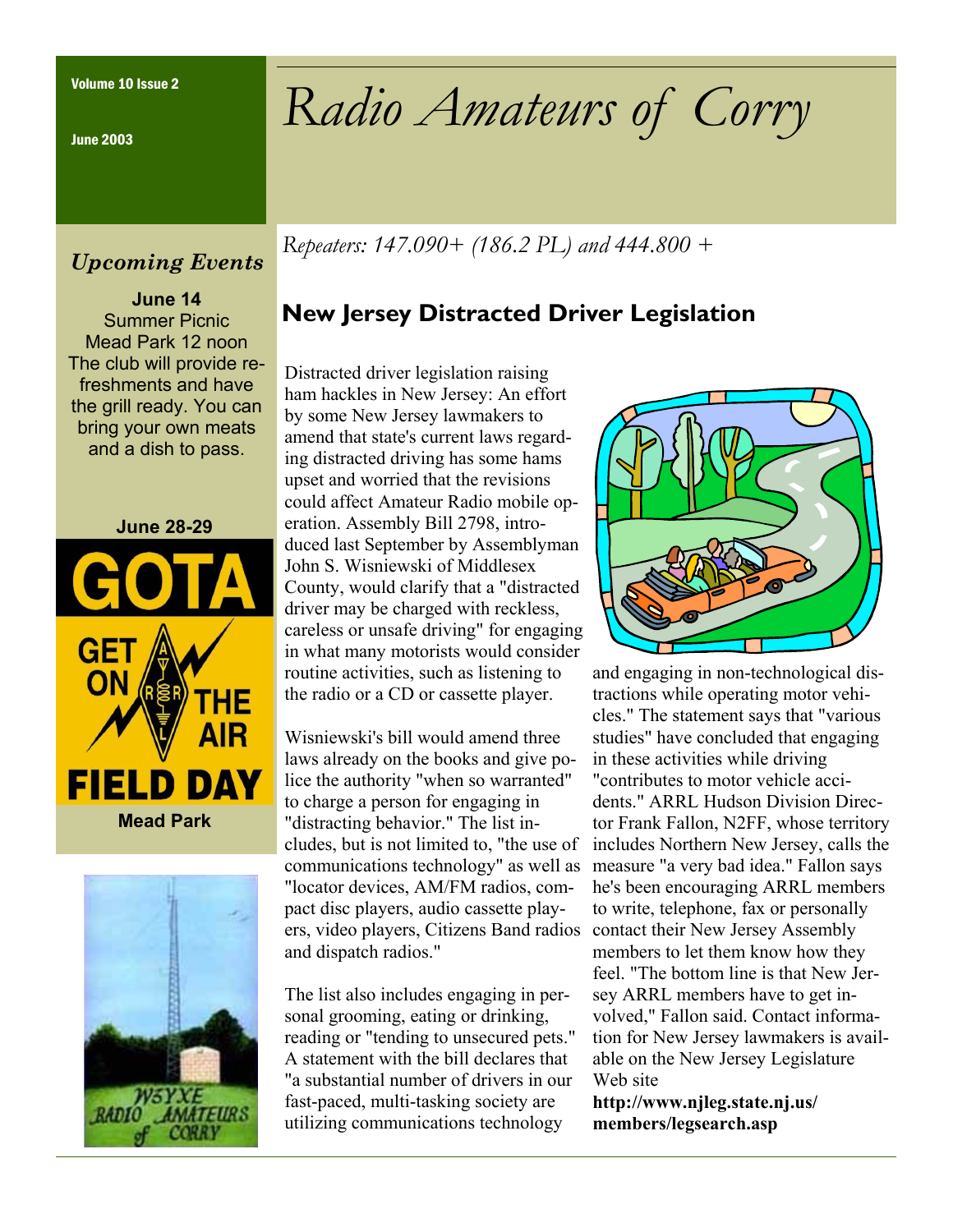

## From the President's Desk

Dear Members:

Well Dayton is over and we were there for Friday and got to see a few of the RAC hams and it was a very enjoyable time.

Our breakfast at the Corry VFW on Sunday, 18th May while not a lot of customers as St. Thomas also had one, Bob Sanders and the VFW was very kind to us. We would have been short help if it hadn't been for help of non-hams and people who worked from 6 am or so till near 11:30 am. This coming year we have one scheduled and that's in January '04.

Hope to see you all at June's meeting. 73 Frank KE3PD

## VE Testing Update

 Two test sessions were held in May. On May 1, a session was held at the Corry Red Cross. This resulted in Stephen Boyd KC2JPY and Abigail Boyd KC2LGA both upgrading to a General Class license. Stephen was leaving for the U. S. Air Force in a few days and wished to pass General Class before he left, so sister Abigail decided to test at the same time. The Boyd's are quite a family of hams and only lack one of being a complete all ham family. Brother Daniel is in the U.S. Air Force and as yet is not licensed. But look who is. There is father David KC2KOY, Mother Cindy KC2LFY, Daughters Abigail KC2LGA, and Mary KC2LHF, and sons Michael KC2LFZ, Stephen KC2JPY, and David KC2LHF. Congratulations to this very nice family.

 On May 8, a test session was held at the conclusion of the Union City Wireless Association General membership meeting. Earning his first license, Technician Class, was Thomas Kennedy of Union City. William Marshall of Erie gained a Technician Class with HF. Marshall was originally Novice licensed at age 10 in 1973 and was issued the callsign WN3VQC. It was very interesting to read his original log as well as some newspaper clippings with pictures showing him at the key.

 The VEs conducting these sessions were Debbie Nelson N2MQ, Dave Wellman WX3E, Pete Albright AA2AD, and yours truly W3CG. The next test session will be held whenever there is a request, and at whatever location and time is convenient for those involved. Contact either Rob Jacobs N3OCL at 814-438-7804 or Norma W3CG at 814-665-9124 or by e-mail.

Norma W3CG



#### WB3AYW headed to W4 Land

Leonard Shick, WB3AYW, has been a vital part of the Radio Amateurs of Corry. Throughout the years, Leonard has served in various capacities such as president, vicepresident, and trustee.

Leonard and XYL Barb will be leaving the cold winters of Northwestern Pennsylvania for sunny Georgia. Leonard and Barb's new QTH is Blairsville Georgia Blairsville is located the in the heart of North

Georgia's Blue Ridge Mountains. Located 110 miles north of Atlanta. The altitude of the area ranges from 1,800 to 4,784 feet above sea level. Leonard will be on Echolink.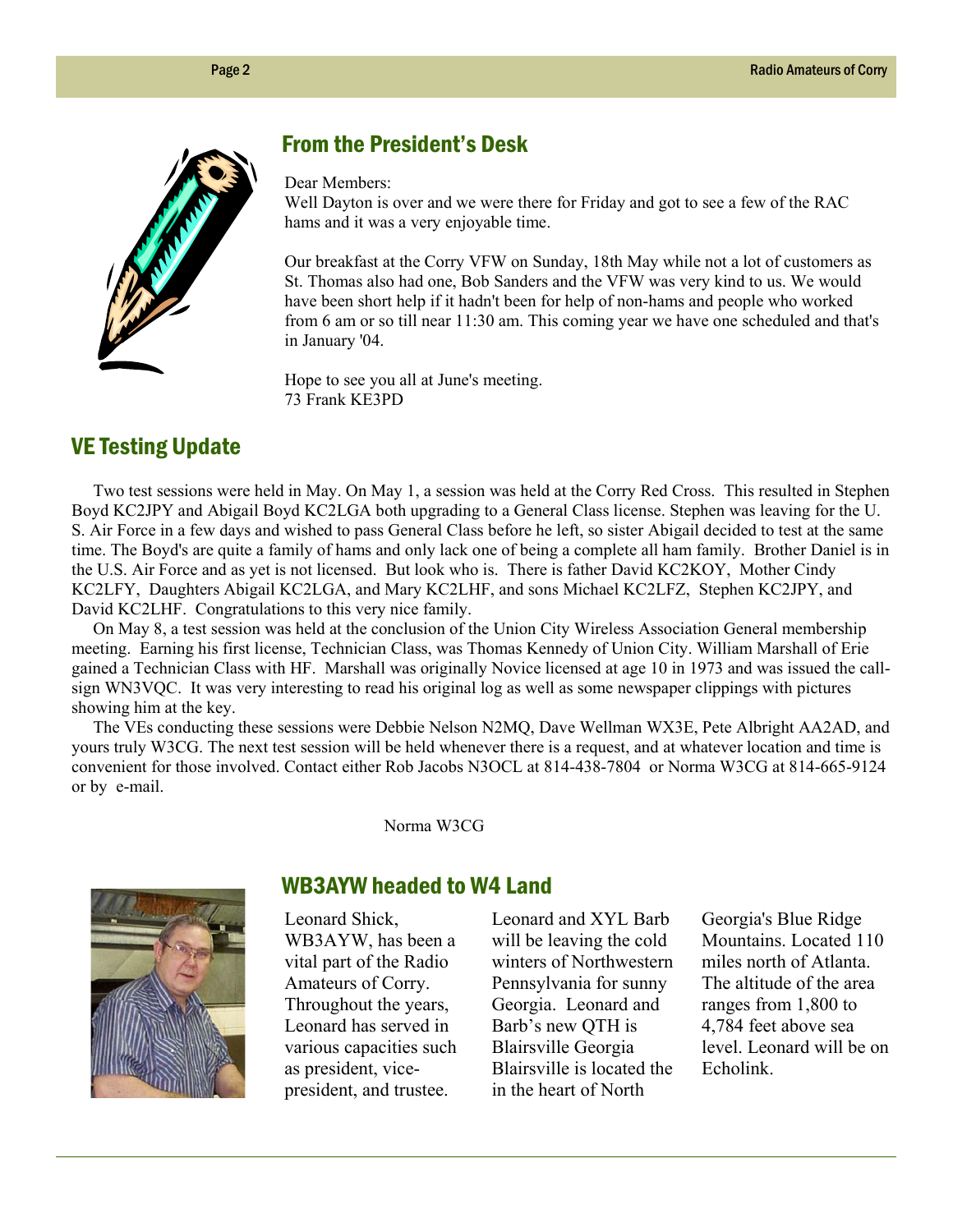#### The Story of Heath

#### *The Story of Heath*

[Excerpted from the Heathkit Catalog]

When Edward Bayard Heath founded the Heath Aeroplane Company during the early 1900's, little did he realize what would eventually evolve from his small "airplane trading post" as it was commonly called. Before he died, Mr. Heath was able to see the frution of his early dreams. In 1926, he produced an airplace in kit form--the famous Heath "Parasol." For years this light aircraft was a favorite in the flying fraternity. Mr. Heath was killed during a test flight in 1931, marking a tragic end to a brilliant career. From that point through World War II, the Heath Company remained in the aircraft and replacement part business.

 But it wasn't until shortly after World War II, that the character of the Heath Company changed. It was then that an ambitious engineer named Howard Anthony, who had purchased

the Heath Company in 1935, took a calculated gamble. The ingenious Mr. Anthony bought a large stock of surplus wartime electronic parts, designed and "mail order marketed" an oscilloscope for \$39.50.

 Mr. Anthony based the success of his idea on the premise that anyone, regardless of technical knowledge or skills, could assemble a kit himself, and save up to 50% over comparable factory-built models. All that would be required were a few simple hand tools and some spare time. Orders poured in for the oscilloscope kit and the foundation for the Heath Company as it exists today was established. Mr. Anthony expanded his test instrument line and soon added amateur radio and hi-fi component kits.

 The key to the kit-builder's, and consequently Mr. Anthony's, success, was the instruction manual. Its contents still guide the Heath Company today. It contains simple, non-technical instructions and large "exploded" diagrams that take the builder through each and every step...show him exactly what to do and how to do it. Proof that every Heathkit is designed to be "beginnerbuilt" can be found in the cards and letters Heath receives daily from people of all ages and from all walks of life expressing their delight and satisfaction.

 Tragedy struck again in 1954 when Howard Anthony was also killed in an airplane crash. Daystrom, Inc. then acquired the Heath Company. In 1962 Daystrom, Inc. was purchased by Schlumberger Limited, a leader in the development of electronic techniques for oil exploration. Since 1954, more kit products have been added until at pre-

sent Heath boasts 11 different product lines, consisting of over 300 kits...the world's largest selection. Whatever your interest, you'll find a kit to match it.. In order to produce the vast array of Heathkit equipment, a modern 205,000 sq. ft. plant was constructed in 1958 on the shores of Lake Michigan in St. Joseph, Mich. And recently another 156,000 sq. ft. of engineering and manufacturing facilities were added, bringing the total space to 361,000 sq. ft. If you are planning a visit to Michigan, we invite you to stop in and pay us a visit. We're located on Hilltop Rd. just off Business I-94, south of St. Joseph.





**Transistor Radio Direction Finder**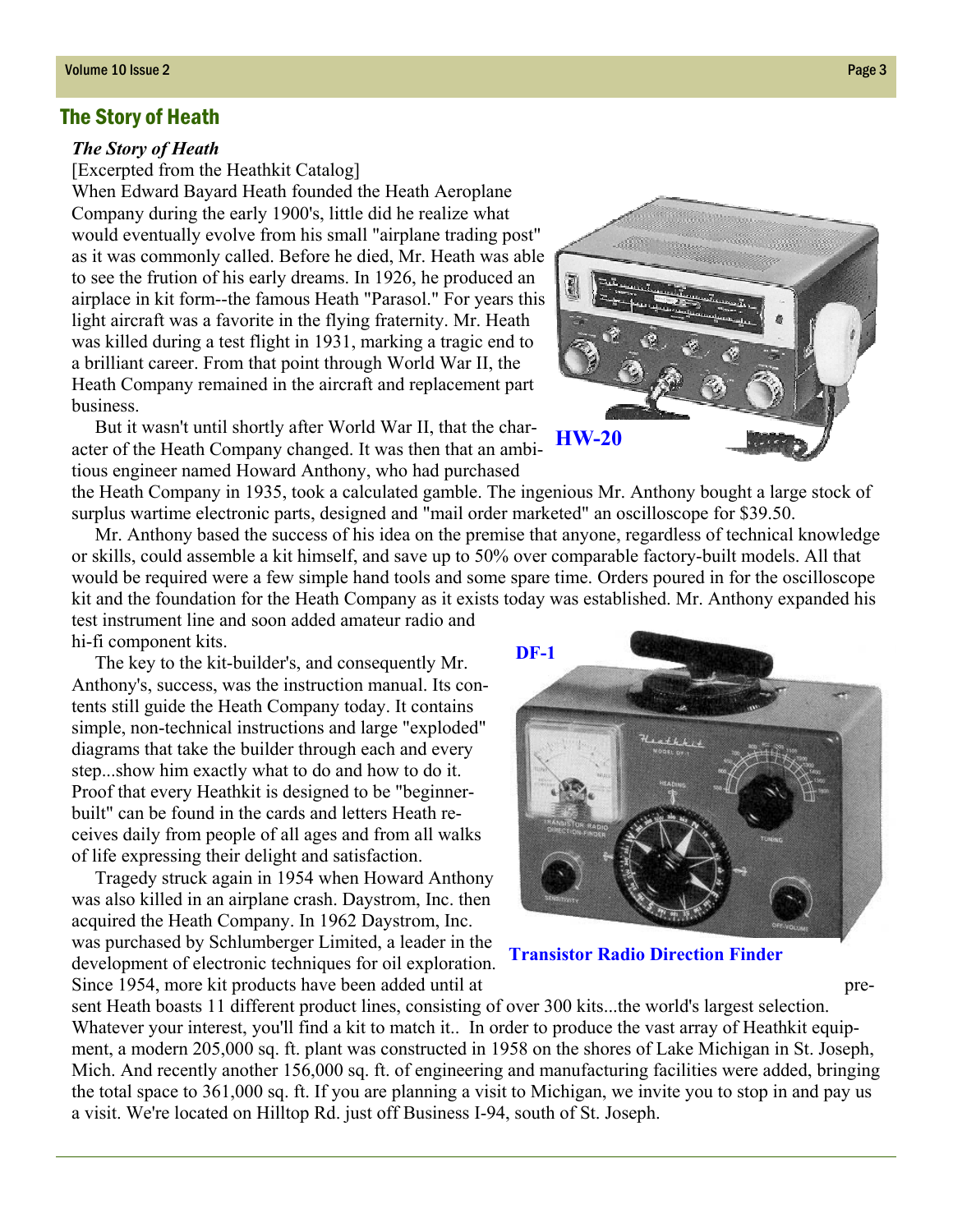|    | $\ddot{\phantom{1}}$ | $\overline{\mathbf{2}}$ |    |    | 3  | $\overline{4}$ |    | 5  | 6  |    |    |    | 8  | g  |
|----|----------------------|-------------------------|----|----|----|----------------|----|----|----|----|----|----|----|----|
| 10 |                      |                         |    | 11 |    |                | 12 |    |    |    |    |    | 13 |    |
|    |                      |                         |    | 14 |    |                | 15 |    |    | 16 |    |    |    |    |
| 17 | 18                   |                         | 19 |    |    | 20             |    |    |    |    |    |    | 21 |    |
| 22 |                      |                         |    |    |    | 23             |    |    | 24 |    | 25 |    |    |    |
| 26 |                      | 27                      |    | 28 |    |                |    |    |    |    |    |    | 29 |    |
|    |                      |                         |    |    |    | 30             |    | 31 |    | 32 |    | 33 |    |    |
| 34 | 35                   |                         |    |    |    |                |    | 36 |    |    |    | 37 |    |    |
|    | 38                   |                         |    |    |    | 39             | 40 |    |    |    | 41 |    |    |    |
| 42 |                      | 43                      |    |    | 44 |                |    |    | 45 |    |    | 46 |    | 47 |
| 48 |                      |                         |    |    |    |                | 49 |    |    |    | 50 |    |    |    |
|    |                      |                         |    | 51 |    | 52             |    |    |    | 53 |    |    |    |    |
|    |                      |                         | 54 |    |    |                |    | 55 | 56 |    | 57 |    |    |    |
| 58 | 59                   | 60                      |    | 61 |    |                |    |    |    |    | 62 |    |    |    |
|    | 63                   |                         |    |    |    |                |    | 64 |    |    |    |    |    |    |

#### **Across**

**1.** Hams chew it **3.** Type of FT1000 **5.** A lot of cars **10.** Holds small parts **11.** Sellers need these **13.** Spanish prefix **14.** Commercial message (abbr.) **15.** Symbol for Titanium **16.** The alternative **17.** Worst kind of hamfest weather **21.** Local prosecutor (abbr.) **22.** Going (CW abbr.) **23.** Presents a program **26.** Its age is its attraction **29.** Macintosh model **30.** Buy extra to

get this **34.** Same as five for a quarter **36.** Three Greek letters move the boat **37.** The head topper **38.** Works fine **39.** State of the Hamvention **43.** Equal **45.** Sells chances to win **48.** Taken from a container **49.** Type of FET **50.** Complement to AND **51.** Nickname of the Ham of the Year **54.** Wire thickness (abbr.) **55.** Radio fleamarket **58.** A change in

the wiring **61.** If it's all gone, you're too .... **62.** Prefix meaning reverse or not **63.** Bound volume **64.** Person who starts an organization

#### **Down**

**1.** New England state (abbr.) **2.** Prefix meaning opposite **3.** Wet dirt **4.** Prefix of largest South American nation **5.** What is won **6.** Stand by (CW prosign) **7.** Built from parts **8.** Often confused with want **9.** Where the extra

**Down Continued** Stuff goes **10.** A good deal **11.** Opening for system components **12.** Phoned home 16. Hardwood for cabinets **18.** Again (CW abbr.) **19.** Bad letter from FCC (abbr.) **20.** Pre-owned **24.** Old radios are boat-**25.** Email abbreviation for colleges **27.** Buy these to get in **28.** A line **29.** Delay **31.** Sorry (CW abbr.) **32.** Official Observer (abbr.) **33.** Another New England state (abbr.) **35.** Input Output (abbr.) **40.** Take purchases back here **41.** Flying saucer **42.** Group discussion of a topic **44.** Opposite of 50 Across **46.** An acquaintance **47.** Who must beware **51.** The "in" frequency **52.** Slang for food **53.** Phone mode on a Globe King **56.** Time past **57.** Enjoyment **59.** Old Boy (CW abbr.) **60.** Act

Answers will be sent via e-mail in 2 weeks and also published in the next newsletter.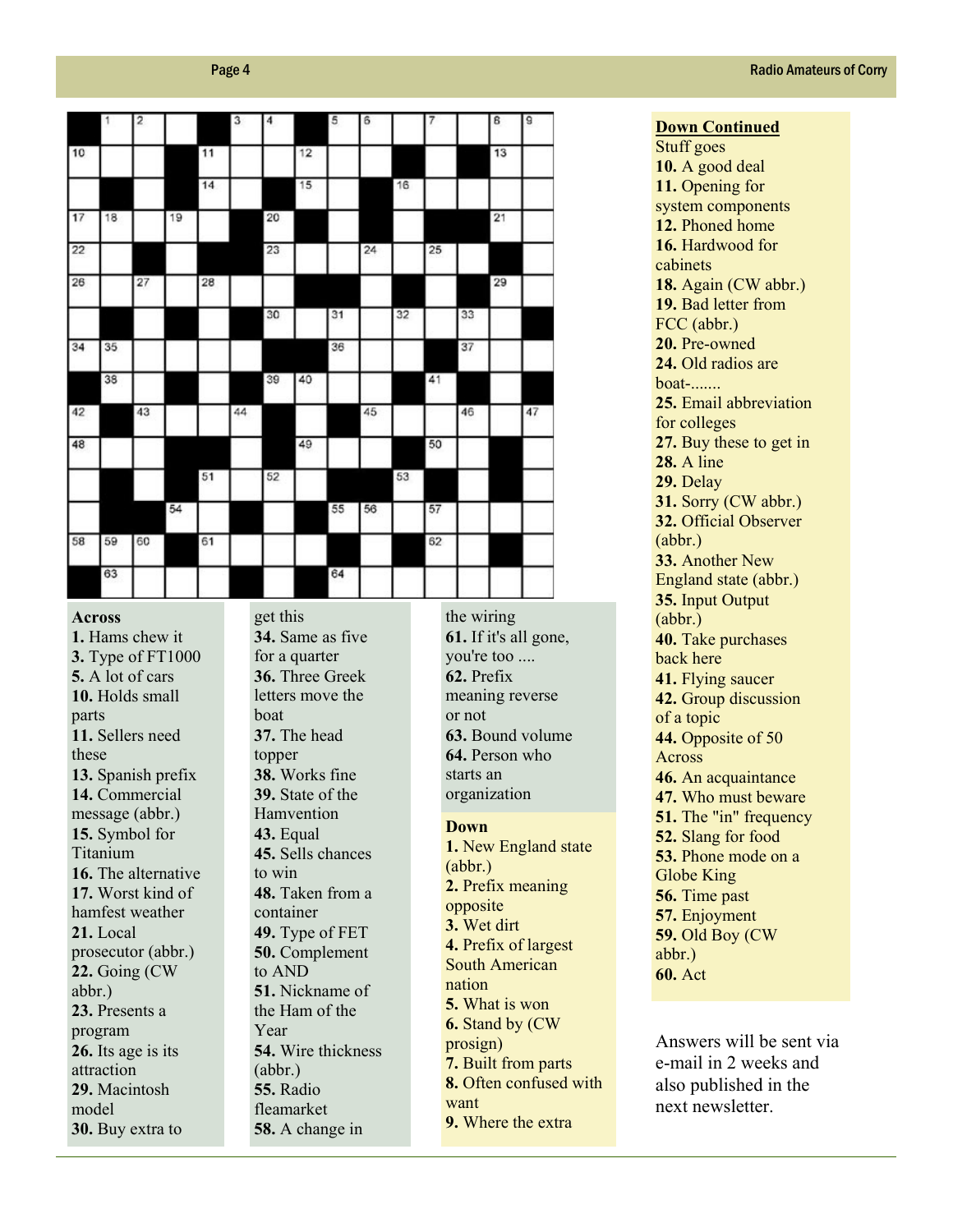## Meeting Minutes

#### **Minutes for RAC meeting 3/4/03**

Meeting was called to order at 7:32 pm by President KE3PD Frank with 12 members present.

Roll Call of Officers: President KE3PD, Vice President WB3AYW, Secretary WD4OOX, Treasurer N3GCY.

Minutes of the 2/4/03 were read and approved by WB3AYW and seconded by N3GCY.

Treasurers Report" checking acct balance was \$1594.15, Savings balance was \$1180.34, Interest was \$7.90. #13.83 was paid to Penelec for repeater site. Motion to accept was by WA1YJZ and seconded by WB3AYW. It was noted that a donation of \$175 was presented by the VFW for the breakfast on 2/23/03.

It was mentioned that N3GCY has made posters for VFW breakfast, WT3O distributed all 25 posters.

Report by WT3O on Red Cross repeater. Bob Fuller said the Erie Red Cross to set up for direct communication with or without repeater.

Secretary was to email minutes of the meetings to N3NKV for insertion in the newsletter.

New Business - Field Day 2003 - Motion was made by WA3PGL and seconded by WB3AYW to have field, carried . Details to be discussed at the April meeting.

WB3AYW requested a 6 mtr setup at the repeater site this was granted.

There was a discussion about changing the status of the liability insurance. A motion was made by by WB3AYW and seconded by WA1YJZ to leave it as is.

Terry McCray of the Boy Scouts JOTA was to send out thank you appreciation letters.

50/50 was won by WD4OOX

Meeting was adjourned at 8:35 pm - motion by N3GCY and seconded WB3AYW

#### **Minutes for RAC Meeting on 4/1/03**

The meeting was called to order at 7:36 pm by President KE3PD Frank with 11 members present.

Roll Call of Officers: President, Vice President, Secretary and Treasurer.

Minutes of the 3/4/03 meeting was read and approved as read by WB3AYW and seconded by WA3HDK, carried.

Repeater Report - WA3PGL added as member to committee - WB3AYW resigns from committee. It was reported that the 09 repeater needs to have work done to it There was room for the 6 mtr repeater and that work would be done at a later date.

Old Business - Motion was made to have Field Day at Mead Park by N3GCY. seconded by WT3O. WB3AYW to chair FD, WT3O to take over if WB3AYW leaves the area before then.

N3NKV reported that the for articles, photos and info was needed by 5/15/03

New Business - Annual Picnic - WT3O to find out available dates. N3NKV to send email notices two weeks before date.

N3NKV to email for volunteers to work at the May 18 breakfast at the VFW

It was reported that the annual Ripley Hamfest would be on Sunday 4/17/03.

Report was made on the Boy Scout appreciation dinner held at the Conelway School on 3/27/03. There was good food and many awards given and a presentation made by the US Forest Service on forest fires and how they were fought.

Meeting was adjourned at 8:26 pm. Motion was made by N2PCN and N3NKV.

*(Continued on page 6)*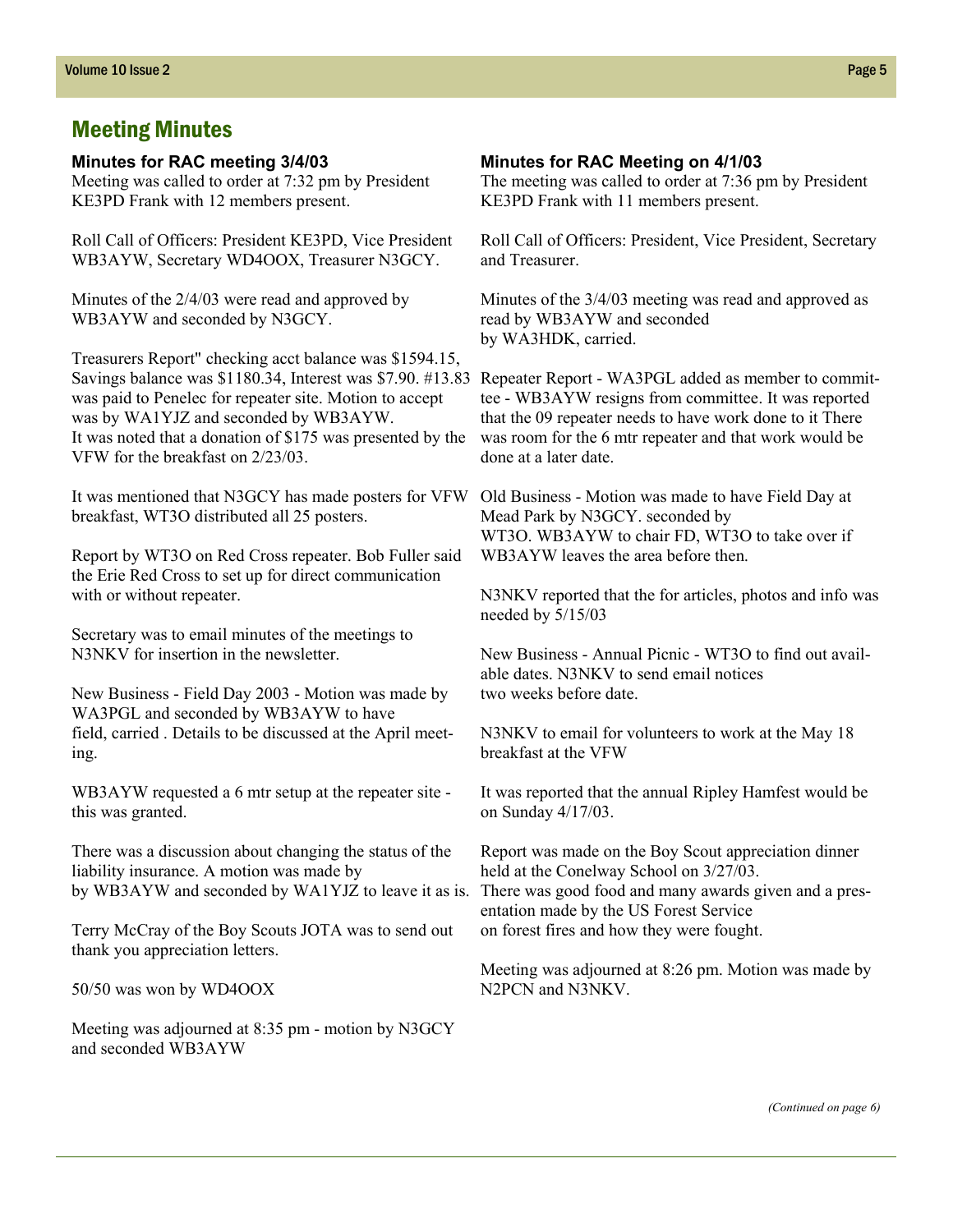#### **Draft Minutes for RAC Meeting on 5/6/03**

Meeting was called to order by President KE3PD Frank at 7:30 pm with 13 members present.

Roll Call of Officers: President, Vice President, Secretary and Treasurer.

Minutes for meeting of 4/1/03 were read and approved as read, by Herb N2PCN and seconded by Ralph N3LXG.

Treasurers Report: No Treasurer's Report.

Repeater Report: No report - to do later.

Old Business - Volunteers need for VFW breakfast, 5/18/03

New Business: Field Day 2003, The Red Top Pavilion at Mead Park has been reserved for Field Day on 6/28 and 29., Also the same pavilion has been reserved for the annual picnic on 6/14,

Newsletter Report: N3NKV reported that the June newsletter may be short due to lack of articles.

Need chair for picnic, also what to bring to picnic will be discussed at the June meeting.

Leonard WB3AYW resigned this date as Vice President and donated a pair of earphones for use at club radio functions.

Appointment of a new VP will be made at the June meeting.

Rob's N3OCL mother has passed away, N3GCY to send donation in memory of.

50/50 was won by John Lis N3NKV

Meeting was adjourned at 8:30 pm by WB3AYW and seconded by N2PCN.

#### *This is just a draft for the 5/6/03 minutes as they have not been read and approved.*

## **All About Echolink**

For licensed hams, EchoLink opens up new possibilities for communicating around the world with other amateurs. Your PC links you or your local repeater to any of more than 87,000 other stations over the Internet.

| 762 stations on servers.echolink.org (22% are busy) |               |                         |  |  |
|-----------------------------------------------------|---------------|-------------------------|--|--|
| Locations                                           | Station       | Location/Description    |  |  |
| (b) Africa (1)                                      | VA2AE-R       | Montreal                |  |  |
| $\Theta$ ] Asia (29)                                | <b>VA3AAG</b> | Lion's Head, Ontario    |  |  |
| $\bullet$ Europe (39)                               | VA3DVR        | St. Thomas, Ont. Canada |  |  |
| North America (627)                                 | <b>VA3FST</b> | Elliot Lake, Ontario    |  |  |
| Canada (64)                                         | VA3ROG-R      | Collingwood, On., Ca.   |  |  |
| Ci Mexico (3)                                       |               | りつ ウェル・コ アー・・・トー グーー    |  |  |

The station-list screen keeps running tabs on who's currently on the system. Stations which have recently come on or off are noted separately. Sort the list any way you like. You can set up any number of "alarms" which will sound when your favorite stations come online.

| $G$ VOX<br>C Serial CD<br>C Serial CTS<br>C Serial DSR | VOX Delay (ms): 1000<br>Anti-Thump (ms): 500<br>Serial Port:<br>COM1<br>□ Invert Sense |
|--------------------------------------------------------|----------------------------------------------------------------------------------------|
| Squelch Crash Anti-Trip<br>Duration [ms]:              | $50 -$                                                                                 |

In Sysop mode, EchoLink connects to a conventional FM transceiver using either the customdesigned linking interface boards from WB2REM and VA3TO, or general-purpose digital-mode interfaces such as the RIGblaster from West Mountain Radio. You can even build your own interface from junk-box parts. The board connects to your computer's sound card and serial port.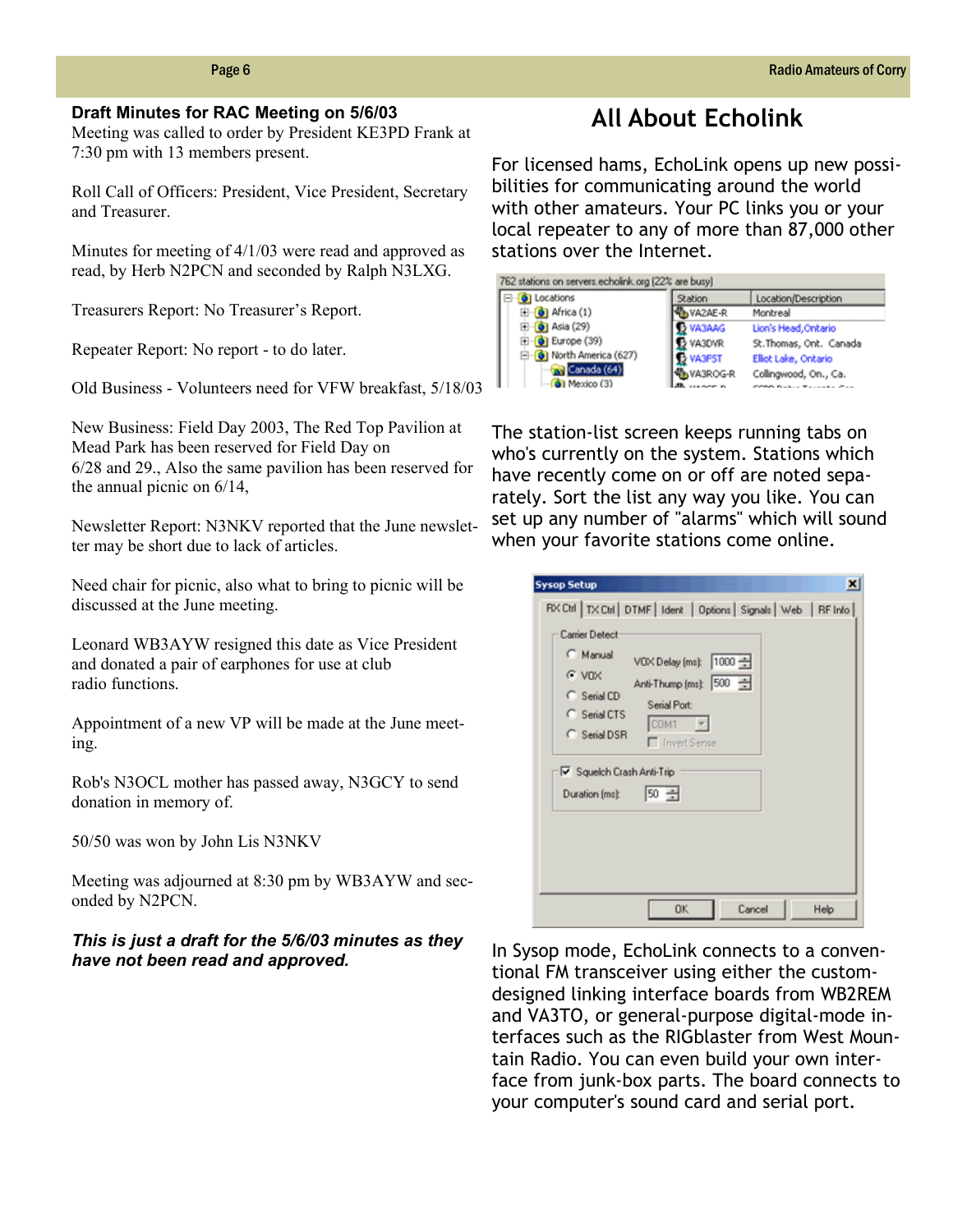#### Radio Amateurs of Corry **Page 7** No. 2008 19:30 Amateurs of Corry Page 7 No. 2008 19:30 Amateurs of Corry Page 7

| <b>System Setup</b>                 | ×                                                    |  |  |  |  |  |  |
|-------------------------------------|------------------------------------------------------|--|--|--|--|--|--|
| My Station   Servers   Timing Audio |                                                      |  |  |  |  |  |  |
| Sound Device: [system default]      |                                                      |  |  |  |  |  |  |
|                                     | Open in Full Duplex<br>Auto Sample Rate Compensation |  |  |  |  |  |  |
| Network Buffering                   | 10                                                   |  |  |  |  |  |  |
| PC Buffering                        | 5                                                    |  |  |  |  |  |  |
|                                     | Min<br>Max                                           |  |  |  |  |  |  |
|                                     | Total audio delay: 1.20 sec<br>Reset to Defaults     |  |  |  |  |  |  |
|                                     | <b>OK</b><br>Cancel<br>Help                          |  |  |  |  |  |  |

Virtually any type of Internet connection may be used with EchoLink, from dial-up to DS3. Custom settings allow you to tailor EchoLink to compensate for older computers or slower Internet connections.

| <b>Preferences</b>                                                                                                                |                                                                                           |  |
|-----------------------------------------------------------------------------------------------------------------------------------|-------------------------------------------------------------------------------------------|--|
| Listing   Connections Security   Signals                                                                                          |                                                                                           |  |
| Accept conns from:<br>$\nabla$ Repeaters (-R)<br>$\nabla$ Links [-L]<br>V Users<br>$\nabla$ Conferences<br>Dynamic conf detect    | Accept only these calls:<br><b>C</b> Deny these calls:<br>Add New<br>Remove<br>Remove All |  |
| <b>International Prefixes</b><br>Accept<br>Afghanistan<br>Albania<br>Algeria<br>Andorra<br>Angola<br>Antigua-Barbuda<br>Annouline | Deny<br>><br>$\ll$                                                                        |  |
| Apply security<br>settings to:                                                                                                    | $\triangledown$ Inbound connection requests<br>Outbound connection attempts               |  |
|                                                                                                                                   | <b>OK</b><br>Cancel<br>Help                                                               |  |

The program includes a number of important security features, such as the ability to restrict ac-tailed status about the current connection. cess by country, to help comply with your nation's third-party traffic or reciprocal operating rules.

If the bandwidth of your Internet connection permits it, EchoLink allows up to 100 different stations to be connected to you at once. This is especially useful in Sysop mode for running a

| List                                                                                                | Connections Security Signals                 |  |  |  |  |  |  |                                            |
|-----------------------------------------------------------------------------------------------------|----------------------------------------------|--|--|--|--|--|--|--------------------------------------------|
|                                                                                                     | Conferencing                                 |  |  |  |  |  |  |                                            |
| V Allow conferences<br>Limit to $2 \Rightarrow$ other stations<br>Update Location entry with status |                                              |  |  |  |  |  |  |                                            |
|                                                                                                     |                                              |  |  |  |  |  |  | $\nabla$ Send station list to all stations |
|                                                                                                     |                                              |  |  |  |  |  |  | Location/Description                       |
|                                                                                                     | Free: Ridgefield, CT                         |  |  |  |  |  |  |                                            |
| Ridgefield, CT<br>Busy:                                                                             |                                              |  |  |  |  |  |  |                                            |
|                                                                                                     | Show name of connected conference            |  |  |  |  |  |  |                                            |
|                                                                                                     | Space Bar TX Control:   Tap On / Tap Off   v |  |  |  |  |  |  |                                            |
|                                                                                                     | Middle Mouse Button                          |  |  |  |  |  |  |                                            |
|                                                                                                     | Choose.<br>Station Information File: info.bt |  |  |  |  |  |  |                                            |
|                                                                                                     | Show Alert when "Doubling"<br>Edit           |  |  |  |  |  |  |                                            |
|                                                                                                     |                                              |  |  |  |  |  |  |                                            |
|                                                                                                     |                                              |  |  |  |  |  |  |                                            |

roundtable on your local repeater, or allowing "listening" stations to be connected without blocking out others.

| <b>Station Summary</b>                                                                                    |      |                                    |     |
|-----------------------------------------------------------------------------------------------------------|------|------------------------------------|-----|
|                                                                                                           | Free | Busy Total                         |     |
| Repeaters:                                                                                                | 38   | R                                  | 44  |
| Links:                                                                                                    | 62   | 8                                  | 70  |
| Users:                                                                                                    | 42   | 5                                  | 47  |
| Conf Srvrs:                                                                                               | 13   | n                                  | 13  |
| Total:                                                                                                    | 155  | 19                                 | 174 |
| <b>United States</b><br>Canada<br>United Kingdom<br>Australia<br>Sweden<br>Brazil<br>Italy<br>New Zealand |      | 128<br>12<br>6<br>5<br>3<br>3<br>2 |     |

A number of useful remote-control features are available in Sysop mode.

Extended DTMF commands allow stations to be searched or connected by callsign, or the status of any station to be queried. The program also includes a built-in Web server for remote control of Echo-

Link from any Web browser on the Internet.

"Floating" pop-up windows keep track of how many stations are on the system, along with de-

**Locally, in the Erie area, The N3APP repeater 147.270 is Echolink capable. The Inner Link repeater system—146.76 in Warren and are also connected to Echolink.**